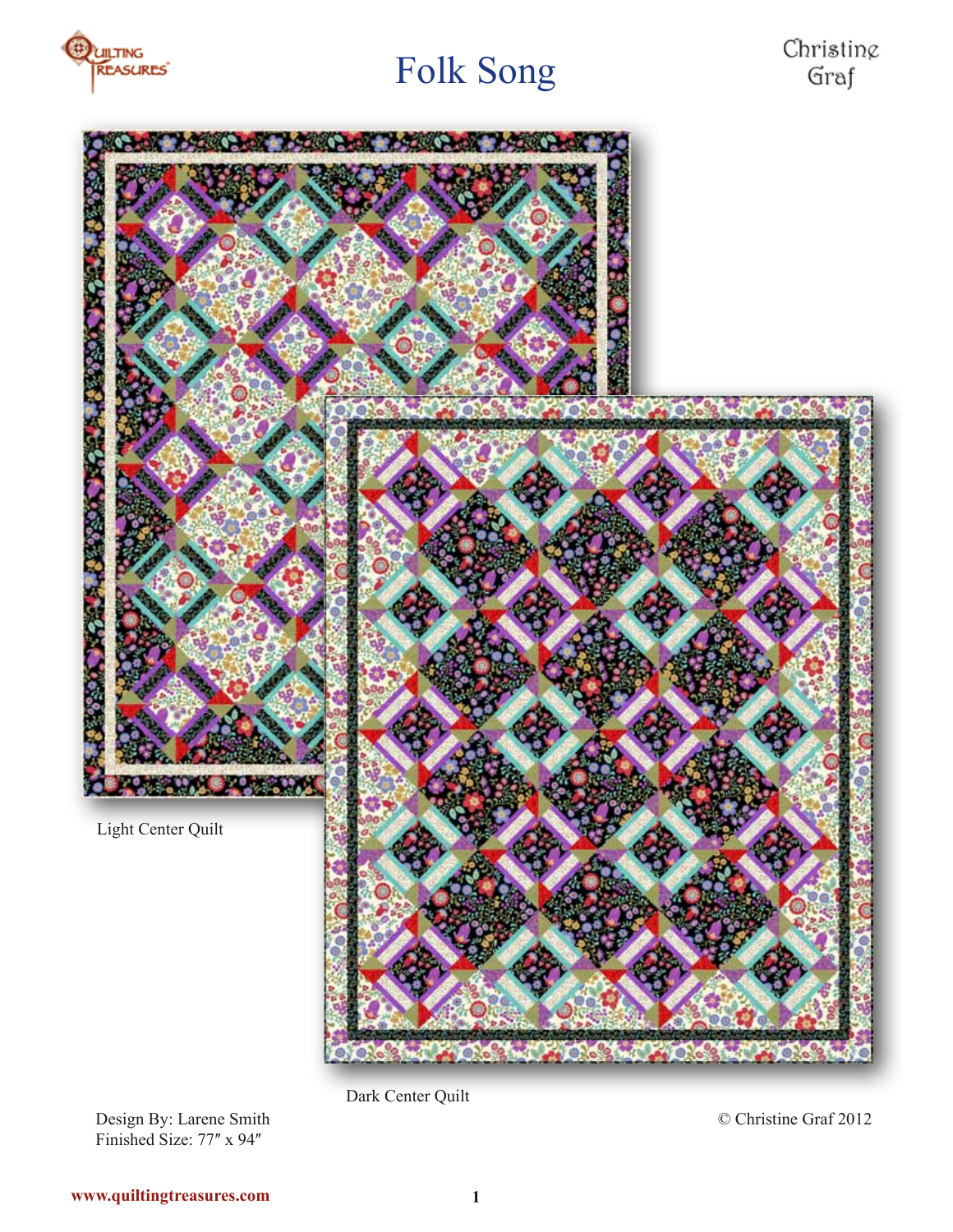







22370 Q 22368 V 22369 R







#### **Quilt: Light Center**

| <b>FABRIC</b><br><b>REQUIREMENTS</b> |                |
|--------------------------------------|----------------|
|                                      |                |
| Design                               | Yards          |
| 22365 J                              | $2\frac{1}{2}$ |
| 22365 E                              | $2^{1/4}$      |
| 22368 J                              | 1              |
| 22369 E<br>(Inc. Binding)            | $1\frac{1}{2}$ |
| 22370 V                              | $\frac{5}{8}$  |
| 22370 H                              | $\frac{1}{2}$  |
| 22370 Q                              | $\frac{5}{8}$  |
| 22368 V                              | $\frac{1}{4}$  |
| 22369 R                              | $\frac{1}{4}$  |
| 22365 J<br>(Backing)                 | $5\frac{5}{8}$ |

**Quilt: Dark Center**

| <b>FABRIC</b><br><b>REQUIREMENTS</b> |                |  |
|--------------------------------------|----------------|--|
| Design                               | Yards          |  |
| 22365 E                              | $2\frac{1}{2}$ |  |
| 22365 J                              | $2\frac{1}{4}$ |  |
| 22369 E                              | 1              |  |
| 22368 J<br>(Inc. Binding)            | $1\frac{1}{2}$ |  |
| 22370 V                              | $\frac{5}{8}$  |  |
| 22370 H                              | $\frac{1}{2}$  |  |
| 22370 Q                              | $\frac{5}{8}$  |  |
| 22368 V                              | $\frac{1}{4}$  |  |
| 22369 R                              | $\frac{1}{4}$  |  |
| 22365 E<br>(Backing)                 | 5%             |  |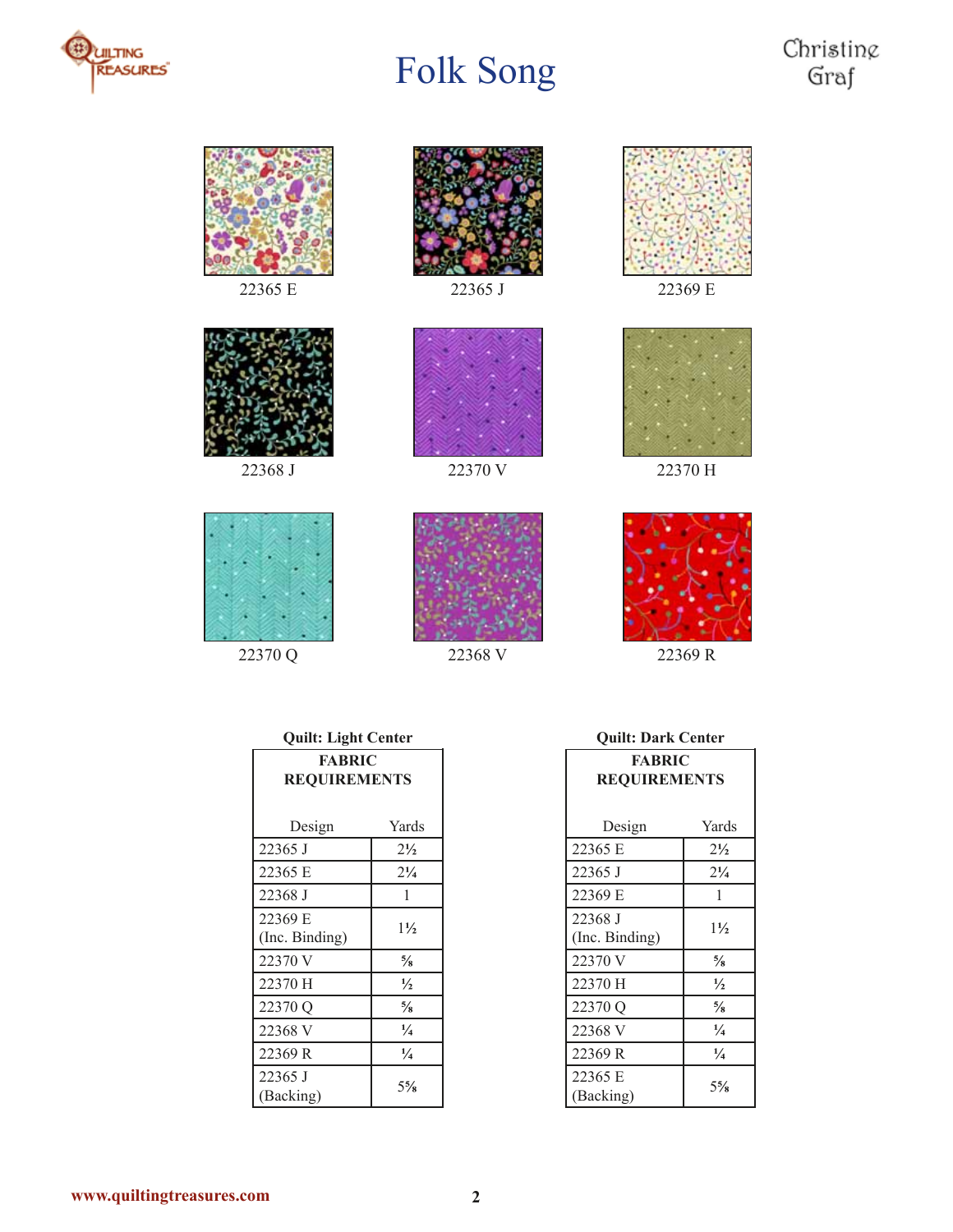



#### *Note:*

- *The instructions are designed around the "Light Center." If using the "Dark Center" be aware of the fabric color changes.*
- All seams are sewn with a  $\frac{1}{4}$ " seam allowance.
- *Pre wash and press with spray starch.*
- *Press all seams open unless directed as will decrease bulk.*
- *Finished Block is 12ʺ square.*

**WOF** = Width of Fabric **HST** = Half Square Triangle

#### **Cutting Instructions**

#### **22365 J - Black Floral (light center) 22365 E - Ecru Floral (dark center)**

- Cut (4)  $3\frac{1}{2}$ " wide strips from the length of fabric (parallel to the selvedges) for the outer border.
- Cut (1) square at  $13\frac{1}{4}$  and cross-cut twice to yield (4) small triangles.
- Cut (7) squares at 12%" and cross-cut once to yield (14) large triangles.

#### **22365 E - Ecru Floral (light center) 22365 J - Black Floral (dark center)**

- Cut (4) strips at  $12\frac{1}{2}$  x **WOF**. Sub cut into (12)  $12\frac{1}{2}$  squares.
- Cut (4) strips at  $6\frac{1}{2}$ <sup>"</sup> x **WOF**. Sub cut into  $(20)$  6<sup>1</sup>/<sub>2</sub>" squares.

#### **22370 V - Dotted Blender Purple (either)**

• Cut (14) strips at  $1\frac{1}{4}$ <sup>"</sup> x **WOF**.

#### **22370 Q - Dotted Blender Aqua (either)**

• Cut (14) strips at  $1\frac{1}{4}$ <sup>*''*</sup> x **WOF**.

#### **22368 J - Black Leaf Vine (light center)**

- **22369 E Ecru Dotted Vine (dark center)**
- Cut (14) strips at 2ʺ x **WOF**.

#### **22370 H - Dotted Blender Sage (either)**

• Cut (4) strips at 3⅞ʺ x **WOF**. Sub cut into (40) 3⅞ʺ squares.

#### **22368 V - Leaf Vine Purple (either)**

• Cut (2) strips at 3⅞ʺ x **WOF**. Sub cut into (20) 3⅞ʺ squares.

#### **22369 R - Dotted Vine Red (either)**

• Cut (2) strips at 3⅞ʺ x **WOF**. Sub cut into (20) 3⅞ʺ squares.

#### **22369 E - Ecru Dotted Vine (light center) 22368 J - Black Leaf Vine (dark center)**

• Cut (9) strips at 2<sup>*n*</sup> x **WOF** for the inner border and (10) strips at  $2\frac{1}{2}$ <sup>"</sup> x **WOF** for the binding.

#### **Block A – Make (10)**



- **1.** Always refer to Block A (above) as your guide to ensure proper placement of pieces.
- **2.** Sew (1) 22370 Q Dotted Blender Aqua  $1\frac{1}{4}$  strip to each side of  $(1)$  22368 J - Black Leaf Vine 2" strip to make a new strip at  $3\frac{1}{2}$  x **WOF**. Make (7). Sub cut into (40)  $3\frac{1}{2}$ " x  $6\frac{1}{2}$ " rectangles.
- **3.** Draw a line on the wrong side of all of the 22370 H Dotted Blender Sage  $3\frac{7}{8}$ " squares. Set aside (20) for use in Block B.
- **4.** Using the 22370 H Dotted Blender Sage  $3\frac{7}{8}$ squares layer on top of the 22368 V - Leaf Vine Purple  $3\frac{7}{8}$ " squares and sew a  $\frac{1}{4}$ " seam on both sides of the drawn line. Make (20). Cut on the drawn line and press open to yield (40) Half Square Triangles (**HST**) for the corners of the block.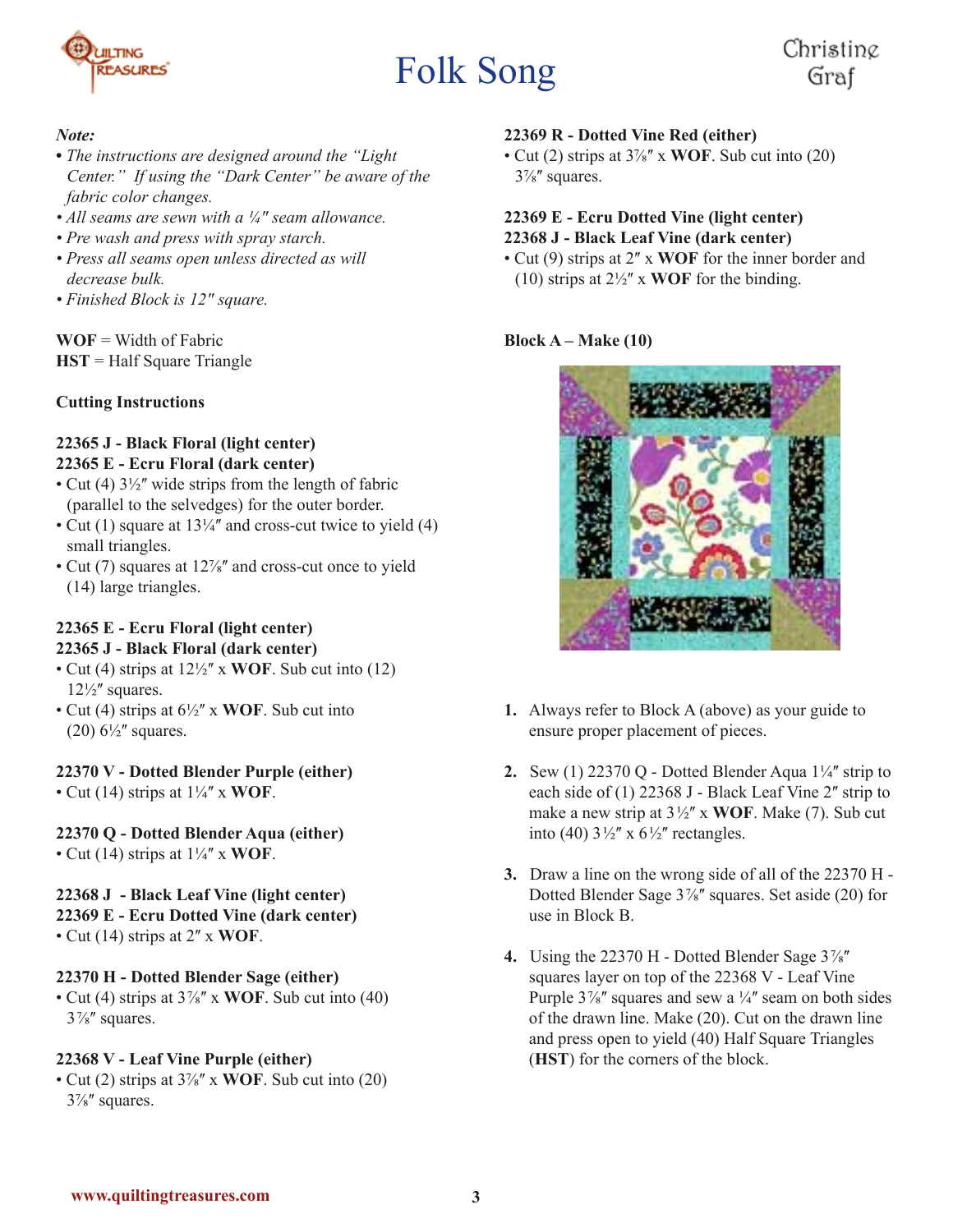

### Christing Graf

- **5.** Sew (1) of the **HST** to each edge of (1) of the  $3\frac{1}{2}$ x  $6\frac{1}{2}$ " rectangles to make a new rectangle at  $3\frac{1}{2}$ "  $x 12\frac{1}{2}$ . Make (20). Refer to block diagram for **HST** placement.
- **6.** Sew (1)  $3\frac{1}{2}$  x  $6\frac{1}{2}$  rectangle to opposite sides of (1) 22365 E - Ecru Floral  $6\frac{1}{2}$ " square. Make (10) new rectangles at  $6\frac{1}{2}$ " x  $12\frac{1}{2}$ ".
- **7.** Sew (1) of the  $3\frac{1}{2}$ " x  $12\frac{1}{2}$ " rectangles to the top and bottom of the  $6\frac{1}{2}$  x  $12\frac{1}{2}$  rectangle to finish the block at  $12\frac{1}{2}$  square. Refer to block diagram for **HST** placement. Make (10) and set aside for use later.

#### **Block B – Make (10)**



- **1.** Always refer to Block B (above) as your guide to ensure proper placement of pieces.
- **2.** Sew (1)  $22370V$  Dotted Blender Purple  $1\frac{1}{4}$  strip to each side of (1) 22368 J - Black Leaf Vine 2" strip to make a new strip at  $3\frac{1}{2}$ " x **WOF**. Make (7). Sub cut into (40)  $3\frac{1}{2}$ " x  $6\frac{1}{2}$ " rectangles.
- **3.** Using the 22370 H Dotted Blender Sage  $3\frac{1}{8}$ squares left over from Block A layer on top of the 22369 R - Dotted Vine Red  $3\frac{7}{8}$ " squares and sew a  $\frac{1}{4}$  seam on both sides of the drawn line. Make (20). Cut on the drawn line and press open to yield (40) **HST** for the corners of the block.
- **4.** Sew (1) of the **HST** to each edge of (1) of the  $3\frac{1}{2}$ x  $6\frac{1}{2}$ " rectangles to make a new rectangle at  $3\frac{1}{2}$ "  $x 12\frac{1}{2}$ . Make (20). Refer to block diagram for **HST** placement.
- **5.** Sew (1)  $3\frac{1}{2}$  x  $6\frac{1}{2}$  rectangle to opposite sides of (1) 22365 E - Ecru Floral  $6\frac{1}{2}$ " square. Make (10) new rectangles at  $6\frac{1}{2}$ " x  $12\frac{1}{2}$ ".
- **6.** Sew (1) of the  $3\frac{1}{2}$ " x  $12\frac{1}{2}$ " rectangles to the top and bottom of the  $6\frac{1}{2}$  x  $12\frac{1}{2}$  rectangle to finish the block at  $12\frac{1}{2}$ " square. Refer to block diagram for **HST** placement. Make (10) and set aside for use later.

#### **Quilt Layout**



N Small Triangle Corners - Sewn on last

- **1.** Always refer to the Quilt Layout (above) when sewing the blocks together.
- **2.** These blocks are sewn together on the diagonal.
- **3.** It is best to layout each row before sewing them together to make sure the direction of the triangles are in the proper position.